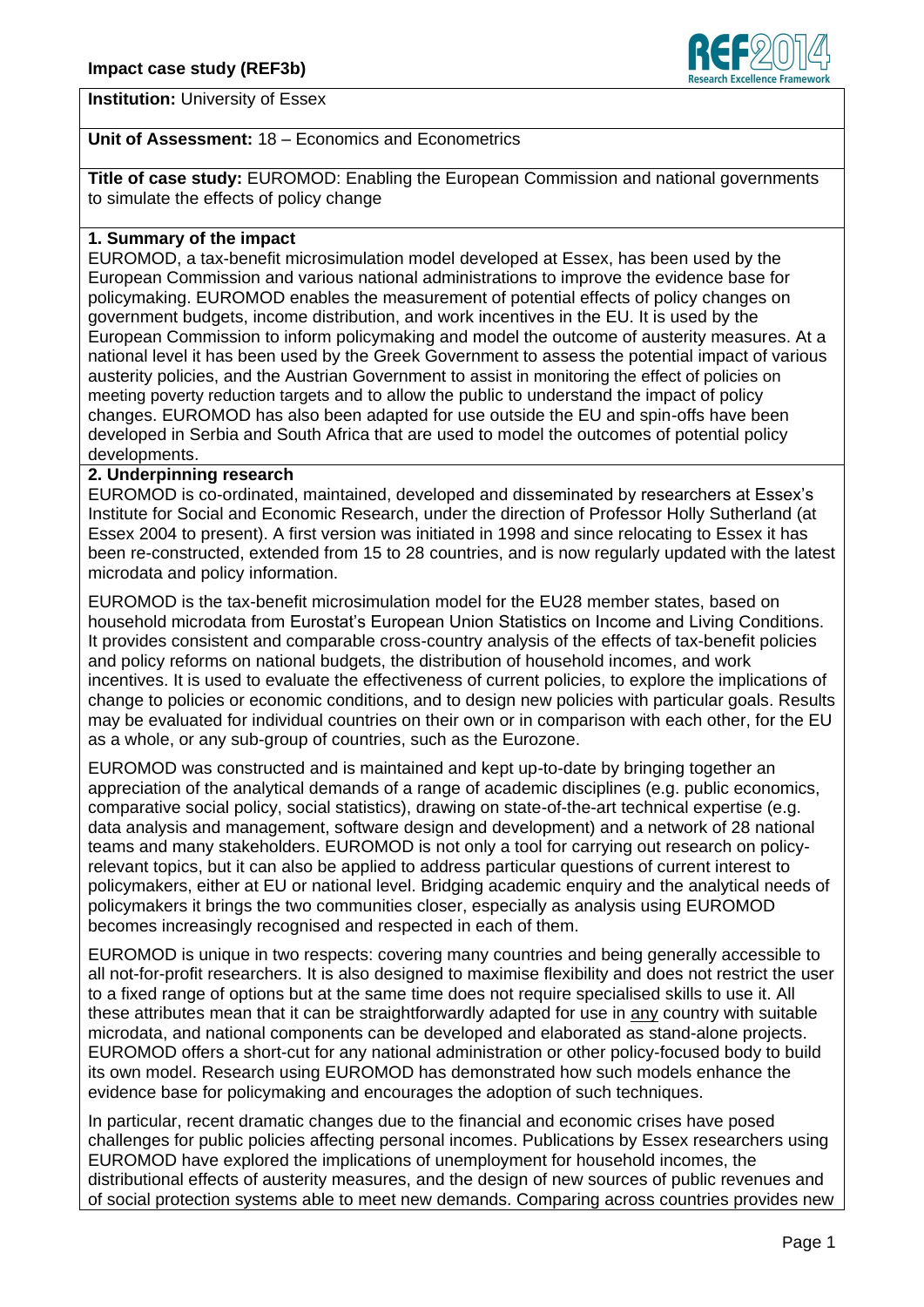

perspectives and allows for mutual policy learning. The need to make short-term predictions of the effect of recent and current changes on poverty and income distribution, in the absence of timely micro-data, is an analytical challenge that is being met using EUROMOD to "nowcast" income distribution, focusing on countries experiencing the most unstable economic conditions.

The EUROMOD team at Essex also includes: Silvia Avram, Senior Research Officer (joined Feb 2011); Mariña Fernandez Salgado, Research Assistant (Nov 2010 – Jul 2012); Francesco Figari, Research Fellow (Aug 2006 – Nov 2010); Maria Iacovou, Senior Research Fellow; Chrysa Leventi, Senior Research Officer (joined June 2013); Horacio Levy, Research Fellow (Mar 2011 – Oct 2012); Jekaterina Navicke, Senior Research Officer (joined Feb 2012); Alari Paulus, Research Fellow (joined Jul 2006); Olga Rastrigina, Senior Research Officer (joined Feb 2012); Alexandra Skew, Senior Research Officer (Feb 2009 – Apr 2012); Alberto Tumino, Senior Research Officer (joined Oct 2009).

## **3. References to the research**

On the development of EUROMOD

- Lelkes, O. and H. Sutherland (eds.) (2009) *Tax and benefit policies in the enlarged Europe: Assessing the impact with microsimulation models*. Farnham: Ashgate. ISBN 9780754678489
- Figari, F., M. Iacovou, A. Skew and H. Sutherland (2012) Approximations to the truth: comparing survey and microsimulation approaches to measuring income for social indicators. *Social Indicators Research*, 105 (3): 387-407. DOI: 10.1007/s11205-010-9775-4
- Sutherland, H. and F. Figari (2013) EUROMOD: The European Union tax-benefit microsimulation model. *International Journal of Microsimulation*, 6 (1): 4-26. [http://microsimulation.org/IJM/V6\\_1/2\\_IJM\\_6\\_1\\_Sutherland\\_Figari.pdf](http://microsimulation.org/IJM/V6_1/2_IJM_6_1_Sutherland_Figari.pdf)

## On the application of EUROMOD

- Callan, T., C. Leventi, H. Levy, M. Matsaganis, A. Paulus and H. Sutherland (2012) The distributional effects of austerity measures: a comparison of six EU countries. EUROMOD Working Paper EM6/11 Colchester: ISER, University of Essex. <https://www.iser.essex.ac.uk/publications/working-papers/euromod/em6-11.pdf>
- Fernandez Salgado, M., F. Figari, H. Sutherland and A. Tumino (2013) Welfare compensation for unemployment in the Great Recession. *Review of Income and Wealth*. DOI: 10.1111/roiw.12035
- Navicke, J., O. Rastrigina and H. Sutherland (2013) Using EUROMOD to nowcast poverty risk in the European Union. *Eurostat Methodologies and Working Papers*, Luxembourg: Eurostat [http://epp.eurostat.ec.europa.eu/cache/ITY\\_OFFPUB/KS-RA-13-010/EN/KS-RA-13-010-](http://epp.eurostat.ec.europa.eu/cache/ITY_OFFPUB/KS-RA-13-010/EN/KS-RA-13-010-EN.PDF) [EN.PDF](http://epp.eurostat.ec.europa.eu/cache/ITY_OFFPUB/KS-RA-13-010/EN/KS-RA-13-010-EN.PDF)
- Avram, S., F. Figari, C. Leventi, H. Levy, J. Navicke, M. Matsaganis, E. Militaru, A. Paulus, O. Rastrigina and H. Sutherland (2013) The distributional effects of fiscal consolidation in nine EU countries. EUROMOD Working Paper EM2/13 Colchester: ISER, University of Essex. <https://www.iser.essex.ac.uk/publications/working-papers/euromod/em2-13.pdf>

## **Grants awarded to Holly Sutherland**

- *Improving the Capacity & Usability of EUROMOD (I-CUE)* European Commission, 01.05.05 to 30.04.08, £448,381.
- *EUROMOD – Year 1.* European Commission, 01.02.09 to 31.01.10, £1,274,770.
- *EUROMOD – Year 2.* European Commission, 01.02.10 to 31.01.11, £1,197,493.
- *EUROMOD – Year 3.* European Commission, 01.02.11 to 31.01.12, £1,244,411.
- *EUROMOD – Year 4.* European Commission, 01.02.12 to 31.01.13, £1,242,873.
- *EUROMOD – Year 5.* European Commission, 01.02.13 to 31.01.14, £1,214,943.

**Total:** £6,622,871

- **4. Details of the impact**
- EUROMOD has an impact at EU-level through informing analysis and policy formation within the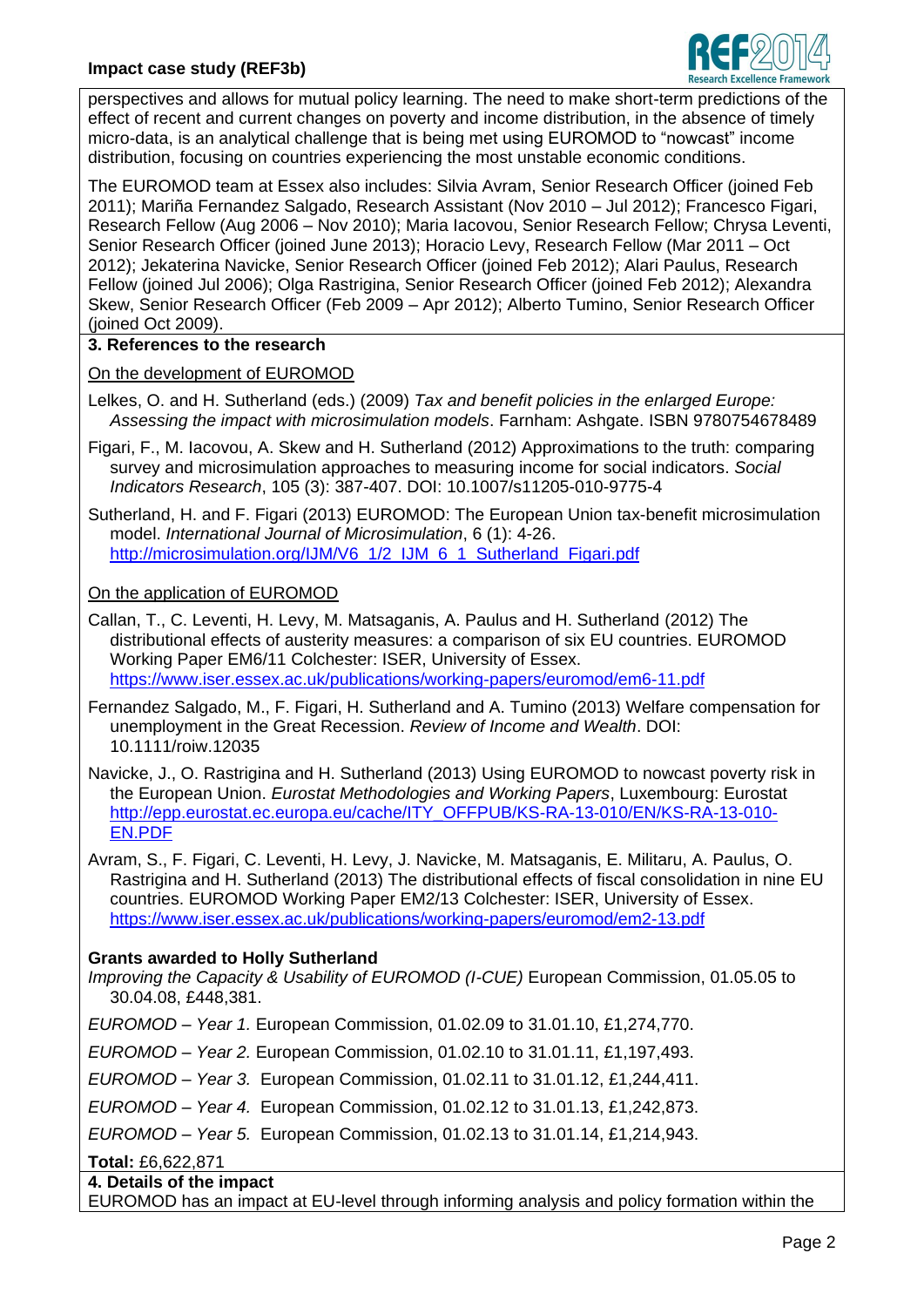

European Commission. It has been used by various national governments within the EU, including those of Greece and Austria. EUROMOD spin-offs have been developed for use outside the EU – these include SAMOD (South Africa) and SRMOD (Serbia).

# **1. EU policy**

The European Commission's Directorate-General for Employment, Social Affairs & Inclusion (DG-EMPL) makes extensive use of EUROMOD in policy formation and has stated that EUROMOD "provides comparative information of the highest available statistical standard in the EU, which is only scarcely available from other sources. This makes Euromod a particularly useful tool for analysis and policy formulation at the EU level" [corroborating source 1]. DG-EMPL has confirmed that "Euromod outputs… regularly feed into the analytical reports published by the European Commission, such as the EU Employment and Social Situation Quarterly Review or the annual flagship Employment and Social Developments in Europe Review… These reports provide analytical underpinning for the policy formulation by the European Commission in the employment and social fields" [1]. For example, the *Annual Report on Employment and Social Development* (2012) cites EUROMOD in numerous places, including a number of explicit references to Essex research [corroborating source 2].

Much of the DG-EMPL's use of EUROMOD has involved modelling the effects of austerity measures, and it has confirmed that "Euromod data are used to support the analysis of consolidation packages implemented in a number of Member States, which in turn underpins Commission policy recommendations to the Member States" [1]. For instance, the *EU Employment and Social Situation Quarterly Review* of March 2013 models fiscal consolidation using EUROMOD, while that of December 2011 uses EUROMOD to model outcomes of austerity measures [3].

Sutherland has presented EUROMOD findings at DG-EMPL events and she was invited to present the paper that compares distributional effects in six countries at the European Commission conference on *Inequalities in Europe and the Future of the Welfare State* (December 2011) [4]. In November 2012 DG-EMPL held the *Microsimulation for Policymaking in Times of Crisis* conference, which included an opening presentation by Sutherland and a further talk on nowcasting from Essex researchers – both of which are available on the DG-EMPL's website [5]. A recent DG-EMPL working paper includes an analysis of nowcasting poverty using EUROMOD and draws on Navicke et al. (2013) [6]. DG-EMPL has confirmed that "the on-going EUROMOD work on nowcasting provides valuable and timely information on the most probable recent trends in the distribution of incomes and particularly in the share of population at risk of poverty" [1].

### **2. National-level impact within the EU**

### Greece

EUROMOD has been used in the design of new policies in Greece between 2011 and 2013. The model provides simulations of the likely and distributional effects of various alternative policies, which are either adopted or abandoned as a result. Although these simulations are not publically available, the Chairman of the Greek Government's Council and of Economic Advisors has informed us of four specific impacts: (i) a new real estate tax has been introduced, which is linked with the cadastral value of the dwelling and other variables that are mostly available in the EUROMOD data base (this tax was introduced in Law 4021/2011 and updated in Law 4152/2013); (ii) "radical change" in the design of family benefits – tax allowances have been abolished and the benefits have become income-related (these changes came into force through Law 4093/2012 and Law 4110/2013); (iii) progressive cuts have been applied to the sum of pensions received by individual pensioners – until recently Greece had no register of pensioners, only pensions (this change was introduced in Law 4110/2013); (iv) the decision to introduce means testing to disability benefits was abandoned due to EUROMOD simulations, which showed that the cost incurred would outweigh the potential benefit [7].

### Austria

The Austrian Federal Ministry of Labour, Social Affairs and Consumer Protection (bmask) has used EUROMOD in two ways as part of a project in which Essex is an official partner [8]. Firstly, the Social Reform Microsimulation was designed in order to help Austria meet poverty-reduction targets in line with the "Europe 2020 strategy". This reduced version of EUROMOD was introduced